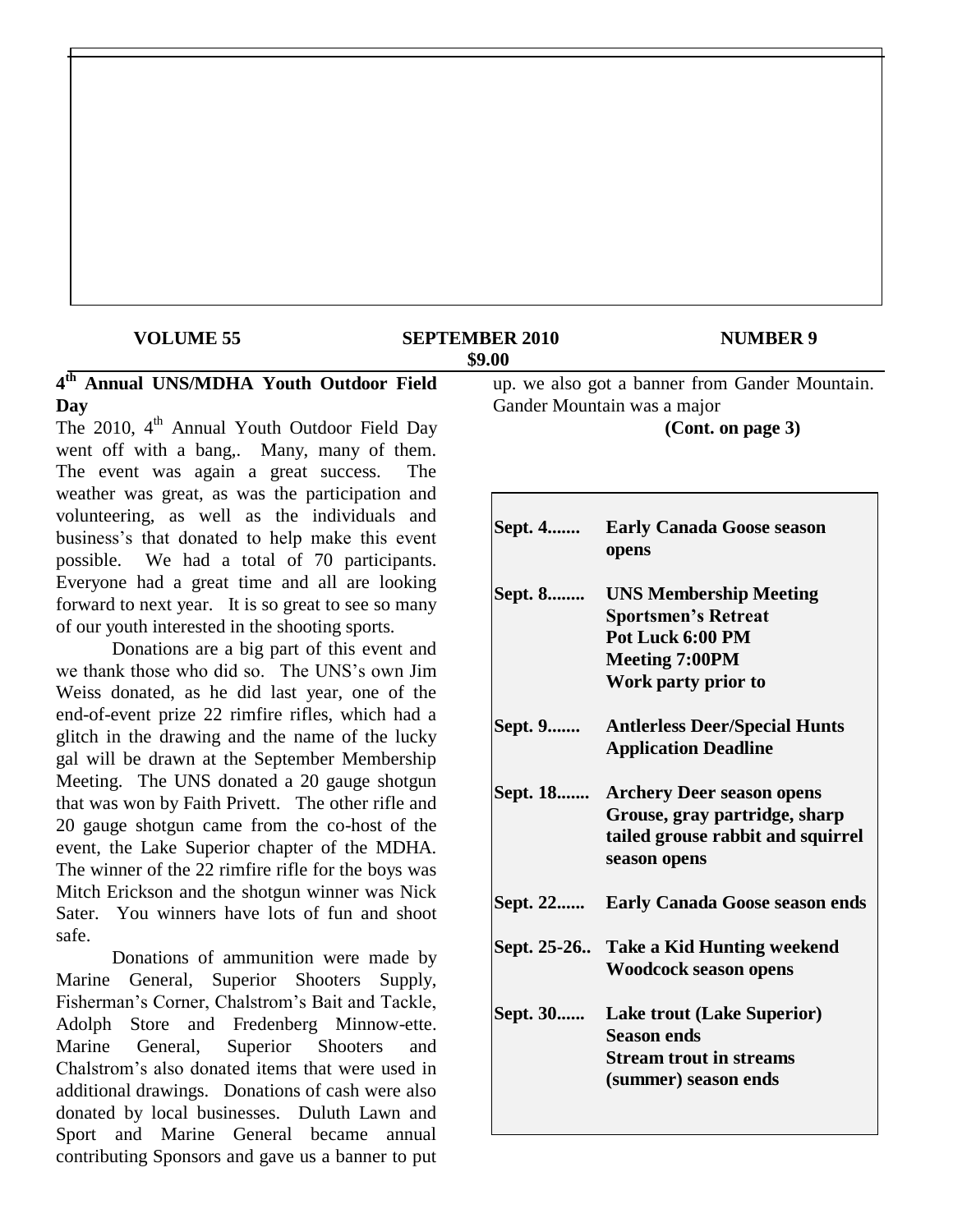# **Nuts**

There's nothing, there's no place like Northern Minnesota in September – and by that I mean, roughly, that part of Minnesota North of Hinckley and East of highways 72 and 371, what most folks think of as "up North". And that goes for not only September but for the 50 or so days thereafter as well. Life is good here and there should be more of it. Why isn't there more of it? The big-picture answer is that, unless a person is employed up North by the government one way or another, making a living up here is more than a little uncertain. Way too many young folks are literally forced to abandon up North and make their livings elsewhere, and it's been that way for over 50 years that I know of. So, why is that the case? The big-picture answer to that one is.....politics and of course economics. Let's look at a couple of items that have been sticking in my craw for a long time.

ITEM– Roads. A quick look at any state-wide road map clearly shows almost all major or trunk highways leading toward urban centers. In Minnesota there are only 3 or 4 exceptions to that and only one of those has been upgraded from early  $20<sup>th</sup>$  century capacity, namely US-2 between Duluth and Grand Forks. And only in fairly recent (15-25 years) times has US-2 been improved with intermittent passing lanes on some of the eastern half, and with 4-lane status on the western half. There is no direct road at all between the regions only seaport and the regions dominant agricultural center, Fargo-Moorhead. You couldn't haul a load of grain by truck for export from Fargo without traveling half-way on an inefficient, roundabout back-woods route, and it works the same way for imports, and our economic dynamics show it. Here we sit 40 or 50 years beyond the St. Lawrence Seaway grand opening, for port and related businesses throttled by horse-an-buggy roadways. NUTS.

ITEM– Beyond Roads. Concentrations of power are always dangerous. Always. That's why the Founders wrote the  $2<sup>nd</sup>$  Amendment, but here's a little different perspective. It's April 1998 and the "Citizens Advisory Committee to Promote Minnesota's Hunting, Fishing, and

Trapping Heritage" has just issued it's 49-page report to the MNDNR Commissioner, the Legislature, and the Citizens of Minnesota. Quite a mouthful, eh? This major report, to help people understand how they benefit from natural resources, developed "Goals for Conservation and Recreation in Minnesota: Hunting, Fishing, Trapping and Wildlife Observation," and touted the RIM program. Another mouthful– and all well and good, right? Right, but your paranoid auld scribe noticed this: of the 15 Committee members, none, NOT ONE lived up North and in fact none lived North of Sauk Rapids. In fact then, none had any first-hand knowledge of economic concerns, at any level, of any up North citizen. Even though "up North" is the designated and acknowledged place to go and relax and enjoy natural resources, we were kept out of the loop on this blue-ribbon panel. It seems that everything is directed to the lower third of the State. NUTS

Can you see by the examples cited above, a picture of long-time discrimination by the politically powerful majority? I could cite a lot more, too – you ain't seen nothing yet.

See ya around. Good Hunting and Hiking to all.

Next Month – Better Days

# **Range use for September**

**Sept. 13,** Steve Holt Retreat 10AM-11AM, Pistol Range 11AM-2PM, Border Patrol, Rifle Range 9AM-1PM

**Sept. 14,** Border Patrol Rifle Range 9AM-1PM

**Sept. 18,** Big Dog CCW Retreat 9AM-5PM and Pistol Range 2PM-3PM

**Sept. 27**, Border Patrol Rifle Range 9AM-1PM

**Sept. 28,** Border Patrol Rifle Range 9AM-1PM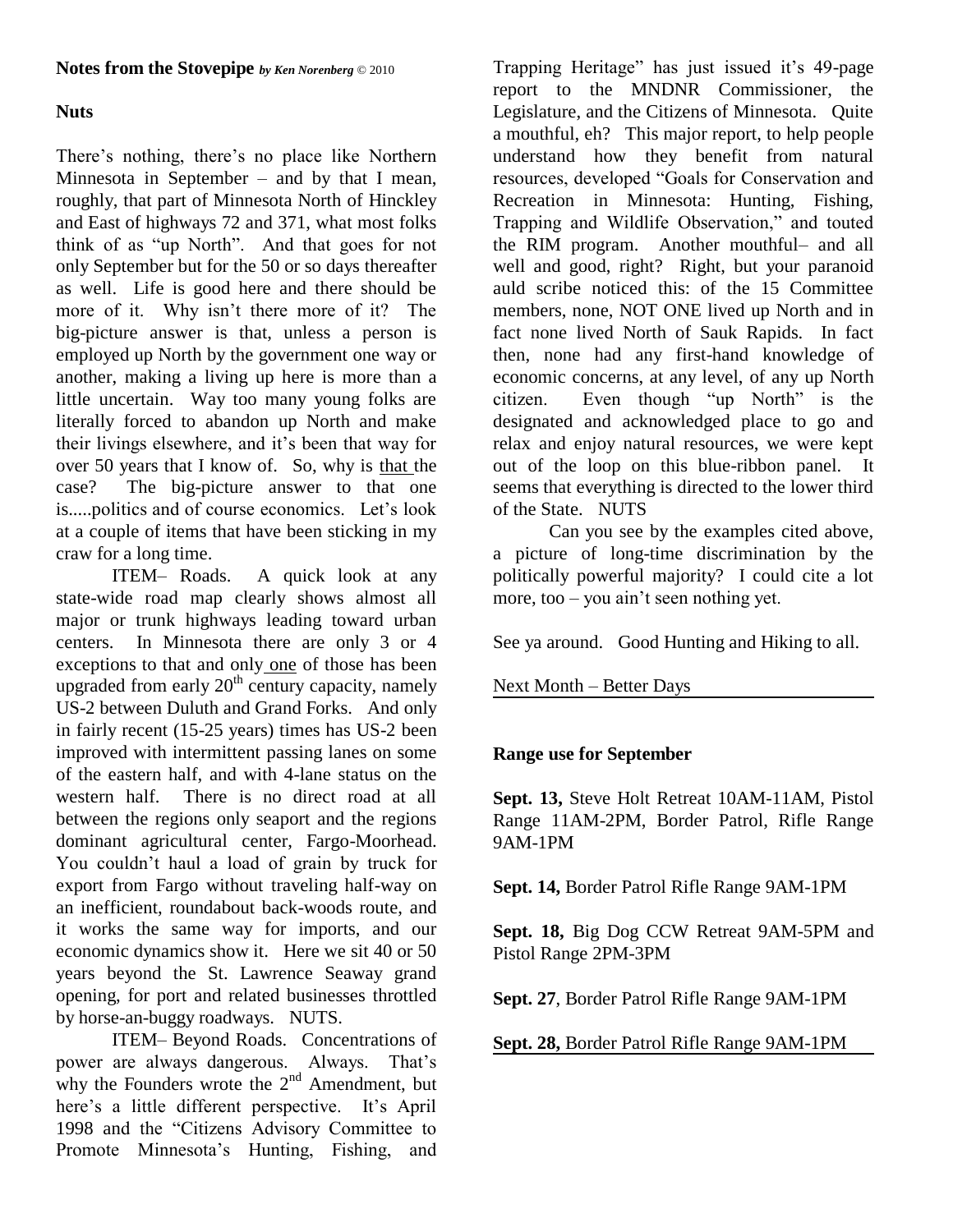## **Article on Big Game Shoot/Site-in Range and Fall Fundraiser next month!!!**

## **(Cont. from page 1)**

contributor to this event also and helped us tremendously with the survival bottles we handed out at the survival seminar. Krause Sheet Metal, Heating & Cooling, Lakehead Clutch and Brake also helped a lot with donations of cash. Midway :USA, Birchwood-Casey Targets and Brunton also helped with this event. If you use any of these business's or know any of these people, thank them when you see them.

Volunteers are a big part of this too and thanks go out to the following: Jim Weiss, who donated the use of his canopy for the Survival seminar and expertise of putting it up and taking it down. Sandy Roberts and Judy Foy for managing the registration and helping to serve lunch with the help of Howard Tullgren and Jim and Barb Weiss.

This year Joe Roberts again managed the Laser Shot station. Brad Trevina was the expert at the Survival seminar and Jason Brickley and Paul Pederson managed the Trap station. Also, at the Archery station were managers Raymond Zylka and Andy Thorstad. The 22 rifle station managers were Leland Levin, Bob Krepps, Larr;y Erickson, Jim Lemmerman and Fred Freeman. Managers for the Deer Rifle station were Jim Jensen and Dan Woollett. We had two new stations this year with new member Joe Hoerz, pronounced Hertz, managing the Muzzleloader rifles. Also, the Duluth retrievers Club did a Retrieving Dog station on the lake side of the UNS, managed by Dave Jordet and Kim Keeler, both from the Duluth Retrievers club. What a great job these volunteers did.

To finish up, we also want to thank the DNR for the use of the Laser Shot Simulator and the presence of Conservation Officer Kip Duncan.

Till next year.....shoot much, shoot straight, shoot safe and apologize to no one for doing so.

### **Summer Picnic Review**

The Annual UNS summer picnic was held on Saturday August  $7<sup>th</sup>$  and as usual the weather was great. All those who attended had a great picnic lunch which was followed by an afternoon of fun and games for all. This years Horseshoe

Champions were John and Andrea Almquist. The picnic concluded with the annual sawdust piles for adults and kids alike.

This picnic wouldn't have been possible without the help from a number of dedicated UNS members. I would like to thank my wife, Judy, for all the hours she spent with me. I would like to thank Sandy Roberts for potato salad and fine beans. I would like to thank Jim Weiss and Doreen Lane for cooking all the brats and hotdogs and burgers, Mike Birol from Lester River Sawmill for the donation of the sawdust, Sheri Zosel for taking care of the registration table, Paul and Sheri Zosel from Wendy's in Cloquet and London Road for the donation of toys and gift cards for the sawdust piles. I would like to thank all my other helpers Joe Roberts, Pat & Don Jakubek, Jim Jensen, Jon & Jan Polecheck, Kevin Waino and son Eric for cooking the corn, Bob Curtis, Conrad and Tina Sund, Dan Woollett, Martina & Ed Cayemberg, Julie Stern and Kevin Stern for running the Horseshoe Contest.

Thank You All, Mike Foy

# **(Continued from page 4)**

Electricity to campsites: Kevin Stern has requested that

electric be run to 3 additional campsites: 5, 6 & 7.Motion made by Kevin Stern and 2nd by Mike Foy. passedBob Curtis would like 220 volt outlet installed in the garage.Mike Foy talked to MN Power to have exposed wire in the lake repaired.Mn Dept of Health: Kevin Stern brought up a request by the MN Dept of Health regarding a form that needs to be filled out for the campgrounds and the fees that need to be paid. Kevin will follow-up with Dept of Health. New Business:Ted Johnson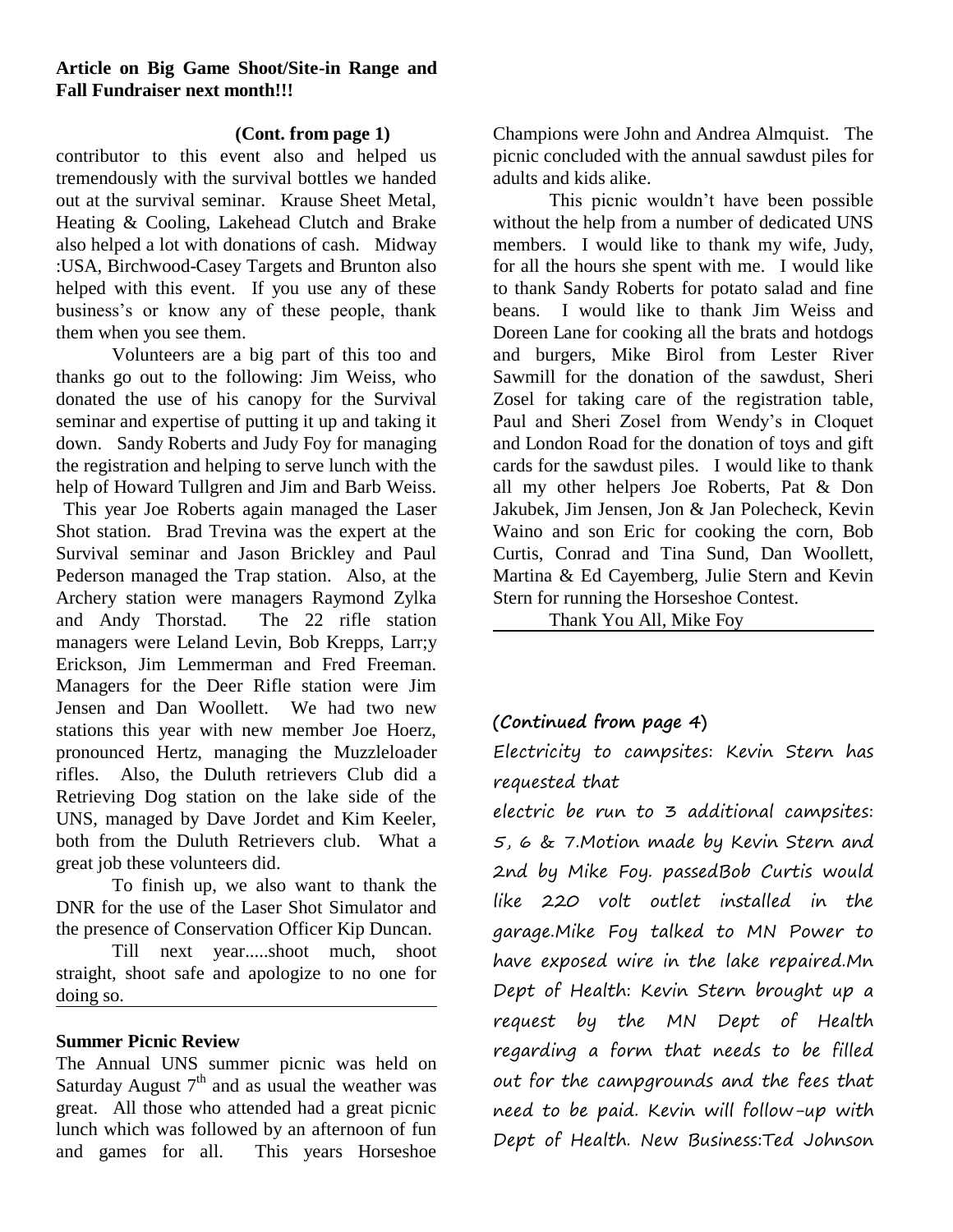**UNITED NORTHERN SPORTSMEN'S NEWS 2010 EXECUTIVE BOARD** *Editor: Joe Roberts* **RETURNSERVICE REQUESTED Webmaster: Eric Hansen**<br> *Webmaster: Eric Hansen*<br>
4182 Ridge Circle, Hermantown, MN 55811, 831-8646<br> **OFFICERS:** President: Jim Lemmerman<br>6316 Nashua St., Duluth, MN 55807 624-3847<br>Vice-President: Kevin Stern<br>5158 LaVaque Jot. Rd., Duluth, MN 55811 729-7496 **Secretary: Ashley Fletcher**<br>2629 W. 5th St., Duluth, MN 55806, 348-4091 United Northern Sportsmen Editor: Joe Roberts 234 E. Orange St. Duluth, MN 55811

Treasurer: Cindy Craig<br>
2805 Wellington St. Duluth, MN 55806, 624-0069<br> **Sgt-at-Arms: Kevin Waino**<br>
2150 Water St., Duluth, MN 55812 728-0196<br>
Membership Secretary: Sandy Roberts<br>
234 E. Orange St., Duluth, MN 55811, 722-2

**Leland Levin<br>1421 N. 9<sup>th</sup> Ave. E., Duluth, MN 55805, 612-720-5595<br><b>Chuck Cieluch**<br>4801 Oakley St., Duluth, MN 55804, 525-5547 **Ken Norenberg** 114 Pleasant View Rd., Duluth, MN 55803, 728-4173

**Jim Jensen**<br>
211 N. 8<sup>th</sup> Ave. E., Duluth, MN 55805, 391-4822<br> **Dan Smestad**<br>
6226 E. Superior St., Duluth, MN 55804, 525-3669<br> **Dan Woollett**<br>
314 Agete St., Cloquet, MN 55720, 590-7076

**PRSRT STD US Postage PAID Permit 49 Duluth, MN**

request for July 4 and July 24, 2011Correspondence: Three MN Conservation Federation resolutions were read. Sandy Roberts made a motion UNS support the RIM resolution, 2nd by Kevin Stern, carried.Dan Smestad made motion to NOT accept the Wildlife Feeding of birds resolution, 2nd by Ted Johnson, passed.Mike Drager made motion we support the School Trust resolution. 2nd by Leland Levin, passed.Members sick or in distress: Joe R. will have surgery at the end **Club Notes Mike Drager**<br>
6657 Brookmere Road, Duluth, MN 55803, 721-3214  $\sim$   $\sim$ 

UNS Member meeting August 11, 2010Call to Order by President Jim LemmermanConservation PledgeRoll call of Officers: Jim Lemmerman, Kevin Stern, Cindy Craig, Sandy Roberts, Leland Levin, Ken Norenberg, Jim Jenson, Dan Smestad, Mike Drager, Judy Foy, Bob Curtis and Mike FoyIntroduction of visitors and new members: Larry, Joe and Jerry.Approve agenda: Motion to accept by Cindy Craig and 2nd by Ted Johnson, passed.Reading of of the month and Cindy C. was briefly in the hospital but she is all better now!!Attendance Drawing: Sandy Roberts won the \$20.00Progressive Drawing: Gary Dosser won the \$80.00Adjournment: Motion by Howard Tulgren, 2nd by Ted Johnson, passed

minutes: Eric Hansen - motion to accept by Joe Roberts and 2nd by Dan Smestad, passed.Treasurer's Report: Cindy Craig - Dan Smestad made motion to accept and pay bills, 2nd by Joe Roberts, passed.Membership Secretary Report: Sandy Roberts - motion to accept by and 2nd by(sorry I missed this one).Committee Reports:Web Master: Eric Hansen - updates on the Activities page and Range Use page. Also, Otter which was mounted by John Polecheck was presented to Peter Gravett,